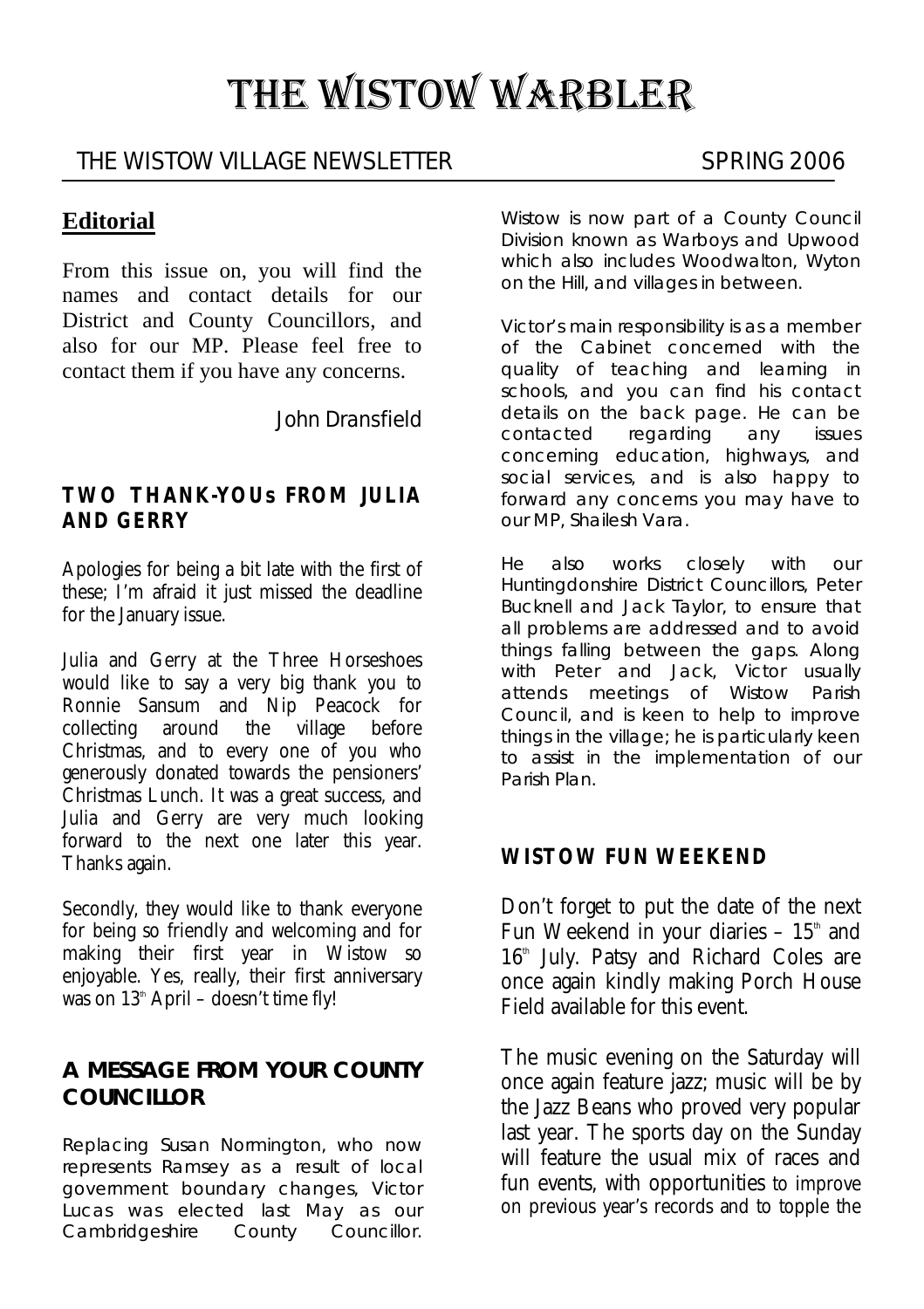current holders of the tug o' war competition – start putting your teams together.

Last year saw some imaginative flower pot men taking up residence in several gardens a week or so before the fun weekend, and the hope is that the prize for the best flower pot man (or woman) will be even more hotly contested this year.

Further information will drop through your letter boxes nearer the time, but please give your support by turning up to enjoy the fun. Remember that this is the Village Hall Committee's main fund-raising event to keep our village hall operating successfully.

By the way, don't forget the plant sale, car boot sale and cricket tournament; dates are in the "Dates for your Diary" section.

## **WOULD YOU LIKE TO PARTICIPATE IN A "GOOD NEIGHBOUR" SCHEME?**

One of the actions in the Parish Plan was to set up a Good Neighbour scheme. Following an initial meeting, a list is now being drawn up of all those people in the village who will be willing and available to help others with various chores such as shopping, dog walking, driving folk to doctors or dentists appointments, etc, when these things become difficult through illness or infirmity.

If you want to help, or want some more information about how you can contribute, then please call Henry or Pam Franklin on 824725.

## Fresh Pork Available from Porch House

Patsy and Richard Coles are taking orders for the next batch of their home-reared rare-breed pork which is ready around now. If you would like to have half a pig then call Patsy or Richard on 823542 and they will reserve it for you.

The next batch of pork will be sometime in the autumn; if you would like more information or wish to register for future batches then give Patsy or Richard a call.

## **PEOPLE STILL NEEDED TO GET INVOLVED IN THE PARISH PLAN**

Some of the actions from the Parish Plan are now underway, and have had a reasonable response from people wishing to get actively involved in the implementation. However, some of the actions have received no volunteers at all, or insufficient to get the actions off the ground.

Remember, if people don't get actively involved then some of these actions will never happen. So, get out your copy of the Parish Plan, have another read, and let Dave Titmarsh know which actions you'd like to be involved in.

If by the time of the next Warbler there is still a shortage of people on some teams then I'll list the actions that will need more participation.

## **Wistow Enters The Anglia in Bloom Competition**

The Parish Council has entered Wistow into the local Anglia in Bloom competition, to be judged in July this year, which gives us all the opportunity to show off our creative horticultural skills and to demonstrate our pride in our village.

Judges will be looking for good choices of plants, colour, good floral displays in both public and private areas, and also for a generally tidy environment with no litter. Photographs showing evidence over the last twelve months is also acceptable, showing how the village looks at different seasons.